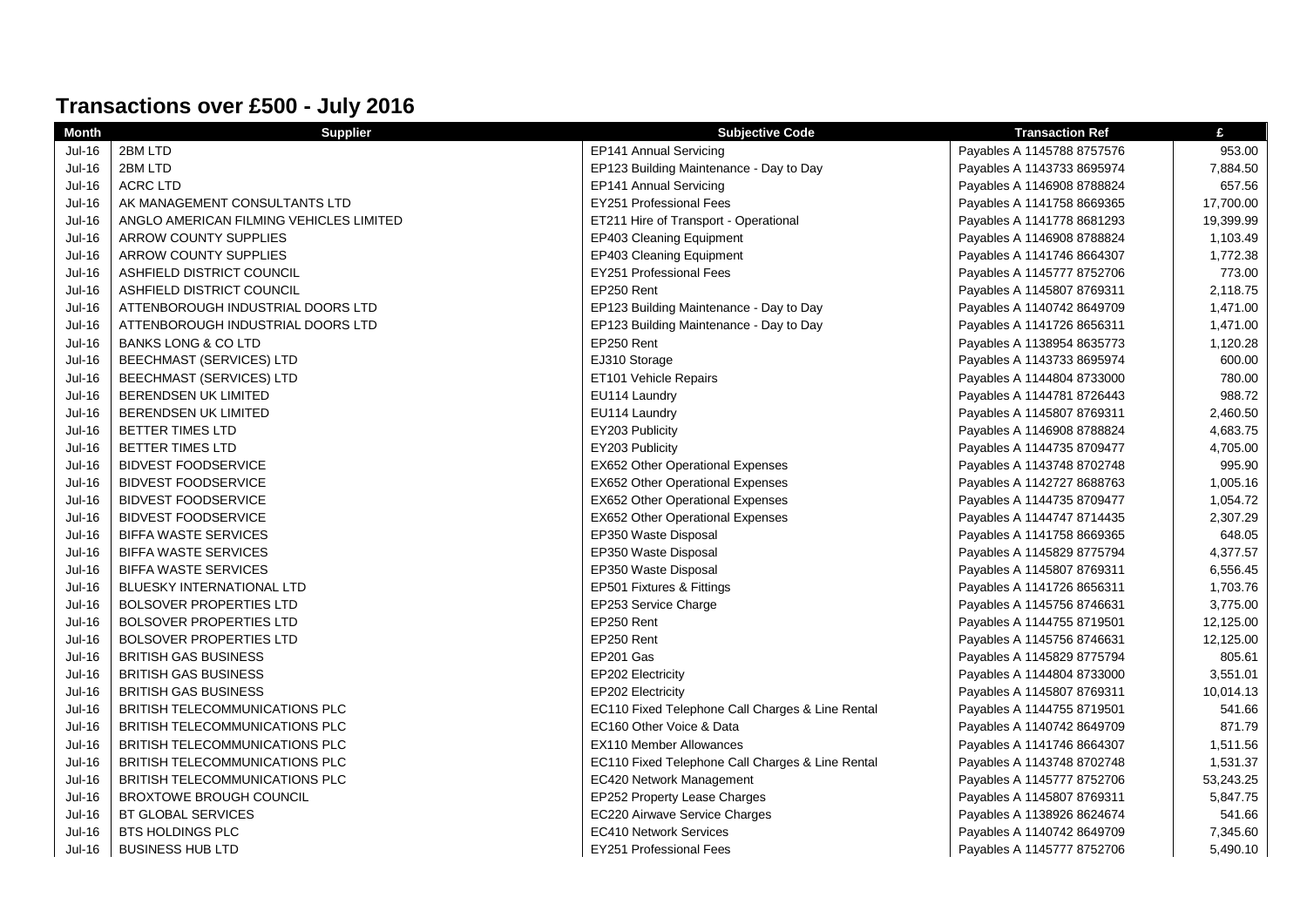| <b>Month</b>  | <b>Supplier</b>                               | <b>Subjective Code</b>                          | <b>Transaction Ref</b>     | £         |
|---------------|-----------------------------------------------|-------------------------------------------------|----------------------------|-----------|
| Jul-16        | CAPITA BUSINESS SERVICES LIMITED              | EY501 Hotel Accommodation                       | Payables A 1141726 8656311 | 2,873.53  |
| <b>Jul-16</b> | CAPITA BUSINESS SERVICES LIMITED              | ET455 Public Transport & Parking                | Payables A 1144747 8714435 | 4,645.55  |
| <b>Jul-16</b> | CAPITA BUSINESS SERVICES LIMITED              | EY501 Hotel Accommodation                       | Payables A 1145756 8746631 | 5,677.57  |
| <b>Jul-16</b> | CAPITA BUSINESS SERVICES LIMITED              | ET455 Public Transport & Parking                | Payables A 1141778 8681293 | 6,132.48  |
| <b>Jul-16</b> | <b>CARPENTER LTD</b>                          | <b>ED113 Detained Persons - Consumables</b>     | Payables A 1142727 8688763 | 1,069.46  |
| <b>Jul-16</b> | CDW LTD                                       | <b>EC410 Network Services</b>                   | Payables A 1141746 8664307 | 2,017.90  |
| <b>Jul-16</b> | CDW LTD                                       | EC501 Hardware - purchase                       | Payables A 1141746 8664307 | 3,549.93  |
| <b>Jul-16</b> | <b>CHARLES FELLOWS SUPPLIES LTD</b>           | EU111 Clothing & Uniforms                       | Payables A 1145732 8740074 | 787.50    |
| $Jul-16$      | <b>CINTRA LTD</b>                             | EL110 Interpreters Fees                         | Payables A 1144755 8719501 | 27,423.48 |
| <b>Jul-16</b> | <b>CINTRA LTD</b>                             | EL110 Interpreters Fees                         | Payables A 1145807 8769311 | 28,974.15 |
| <b>Jul-16</b> | <b>CINTRA LTD</b>                             | EL110 Interpreters Fees                         | Payables A 1140742 8649709 | 32,767.52 |
| <b>Jul-16</b> | <b>CITY PRESS LEEDS LTD</b>                   | <b>EY251 Professional Fees</b>                  | Payables A 1143748 8702748 | 1,760.00  |
| <b>Jul-16</b> | CLYDE & CO LLP                                | EX901 Legal Costs                               | Payables A 1145756 8746631 | 3,190.00  |
| <b>Jul-16</b> | <b>COLLEGE OF POLICING</b>                    | <b>AE320 External Training Courses</b>          | Payables A 1143748 8702748 | 600.00    |
| Jul-16        | COLLEGE OF POLICING                           | <b>AE320 External Training Courses</b>          | Payables A 1138933 8629628 | 1,677.50  |
| Jul-16        | COLLEGE OF POLICING                           | <b>AE320 External Training Courses</b>          | Payables A 1145777 8752706 | 6,873.00  |
| $Jul-16$      | <b>COMPUTER COMPUTER LTD</b>                  | EC501 Hardware - purchase                       | Payables A 1145777 8752706 | 8,389.69  |
| Jul-16        | CONTRACT DATA RESEARCH LTD (T/A CDR GROUP LTD | EC510 Software - purchase                       | Payables A 1142727 8688763 | 795.00    |
| <b>Jul-16</b> | COONEEN PROTECTION LTD                        | EU111 Clothing & Uniforms                       | Payables A 1145756 8746631 | 16,549.18 |
| <b>Jul-16</b> | <b>CORONA ENERGY</b>                          | EP201 Gas                                       | Payables A 1145777 8752706 | 8,184.95  |
| <b>Jul-16</b> | <b>CORONA ENERGY</b>                          | EP201 Gas                                       | Payables A 1138926 8624674 | 13,115.09 |
| <b>Jul-16</b> | <b>CO-STAR ELECTRONIC COMPONENTS</b>          | EC210 Radio / Airwave - Equipment               | Payables A 1146965 8794956 | 750.20    |
| Jul-16        | <b>CPOSA</b>                                  | EX240 Insurance ACPO/Supers Legal Protection    | Payables A 1145829 8775794 | 2,703.03  |
| $Jul-16$      | CROWN PET FOODS LTD                           | EX611 Police Dogs - Feed/kennelling/vets        | Payables A 1138915 8619536 | 719.15    |
| Jul-16        | <b>CUSTOM FRAMES PICTURE FRAMING LTD</b>      | EX652 Other Operational Expenses                | Payables A 1141766 8674499 | 1,032.50  |
| <b>Jul-16</b> | CYBERSPACE SOLUTIONS LTD                      | <b>EY250 Consultants Fees</b>                   | Payables A 1144804 8733000 | 18,765.00 |
| $Jul-16$      | DR A K MARNERIDES LTD                         | <b>ES140 Doctors Statements</b>                 | Payables A 1146854 8782375 | 1,680.00  |
| <b>Jul-16</b> | DR P WILLIAMS                                 | <b>EY251 Professional Fees</b>                  | Payables A 1145829 8775794 | 875.00    |
| <b>Jul-16</b> | DR RALPH SAMPSON                              | AE514 Other Medical Costs                       | Payables A 1143748 8702748 | 1,433.40  |
| <b>Jul-16</b> | DR RALPH SAMPSON                              | <b>AE514 Other Medical Costs</b>                | Payables A 1144735 8709477 | 4,011.30  |
| <b>Jul-16</b> | DR ROGER DG MALCOMSON                         | EF110 Pathologists Fees                         | Payables A 1138954 8635773 | 5,020.00  |
| $Jul-16$      | <b>EAGLE SECURITY SYSTEMS LTD</b>             | EP123 Building Maintenance - Day to Day         | Payables A 1145756 8746631 | 624.00    |
| Jul-16        | EAGLE SECURITY SYSTEMS LTD                    | EP105 Planned PPM Contract                      | Payables A 1140742 8649709 | 1,050.00  |
| $Jul-16$      | <b>EAGLE SECURITY SYSTEMS LTD</b>             | EP123 Building Maintenance - Day to Day         | Payables A 1140742 8649709 | 1,491.00  |
| Jul-16        | EDF ENERGY CUSTOMERS PLC                      | EP202 Electricity                               | Payables A 1144747 8714435 | 36,409.63 |
| <b>Jul-16</b> | EDF ENERGY CUSTOMERS PLC                      | EP202 Electricity                               | Payables A 1144735 8709477 | 37,959.26 |
| <b>Jul-16</b> | ENTERPRISE RENT-A-CAR (UK) LTD                | ET211 Hire of Transport - Operational           | Payables A 1139739 8642760 | 656.75    |
| <b>Jul-16</b> | ENVIROENERGY (NOTTINGHAM) LTD                 | EP204 Other Energy Costs                        | Payables A 1145807 8769311 | 6,681.85  |
| Jul-16        | ENVIRONMENTAL SCIENTIFICS GROUP LIMITED       | EF120 Forensic Analysis                         | Payables A 1145807 8769311 | 3,531.60  |
| Jul-16        | ENVIRONMENTAL SCIENTIFICS GROUP LIMITED       | EF120 Forensic Analysis                         | Payables A 1146965 8794956 | 11,619.40 |
| Jul-16        | EPAY LTD                                      | EF130 Electronic Forensics                      | Payables A 1145829 8775794 | 849.66    |
| Jul-16        | EVERYTHING EVERYWHERE LTD                     | EC130 Mobile Phone Call Charges & Contract Cost | Payables A 1145732 8740074 | 865.19    |
| <b>Jul-16</b> | EVERYTHING EVERYWHERE LTD                     | EC130 Mobile Phone Call Charges & Contract Cost | Payables A 1141758 8669365 | 7,802.92  |
| Jul-16        | <b>FAIRACRE SERVICES</b>                      | EP123 Building Maintenance - Day to Day         | Payables A 1145807 8769311 | 1,197.86  |
| Jul-16        | <b>FAMILY CARE</b>                            | <b>EY380 Grants to Voluntary Bodies</b>         | Payables A 1145807 8769311 | 6,705.00  |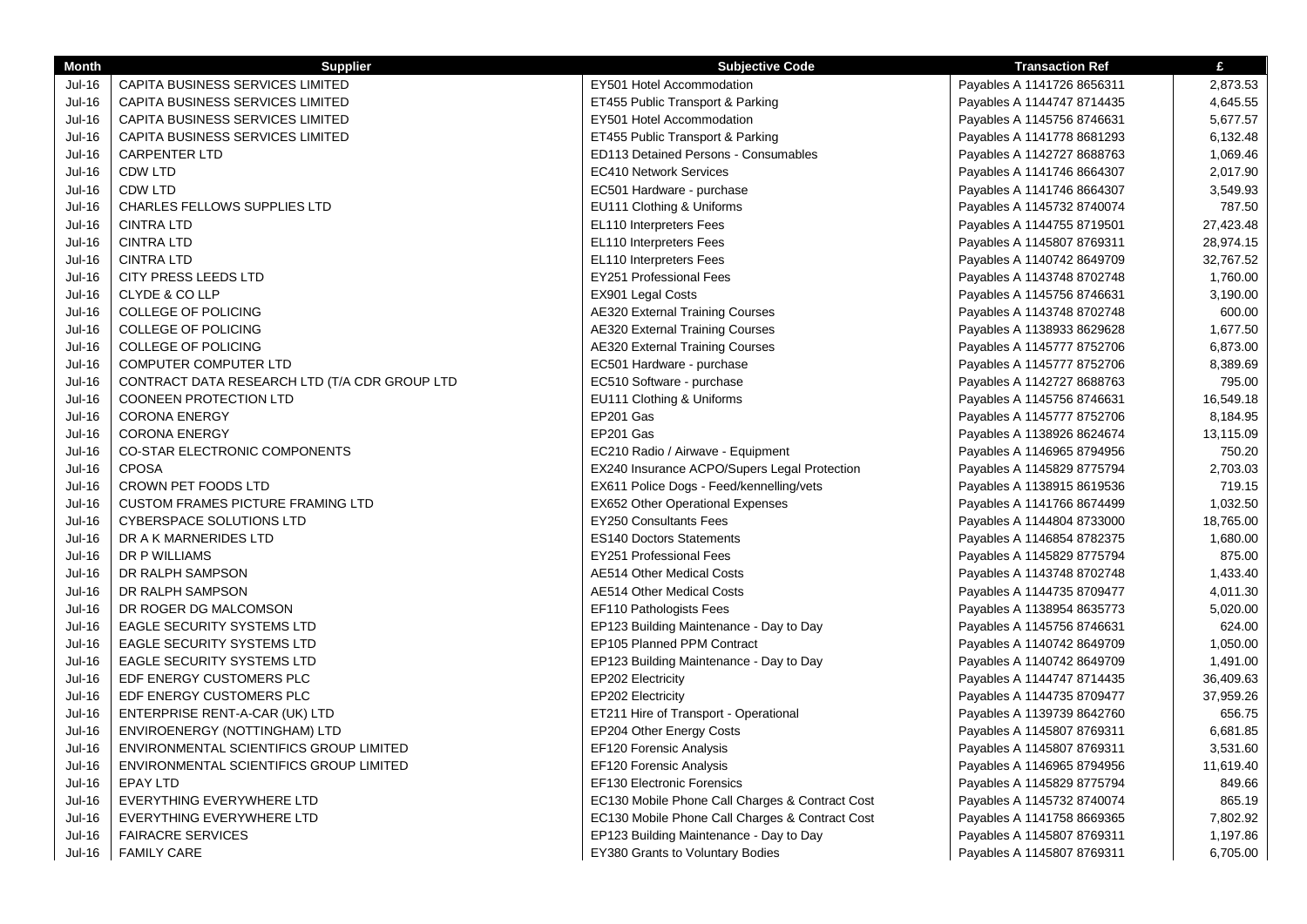| <b>Month</b>  | <b>Supplier</b>                            | <b>Subjective Code</b>                  | <b>Transaction Ref</b>     | £            |
|---------------|--------------------------------------------|-----------------------------------------|----------------------------|--------------|
| Jul-16        | <b>FIRE SAFETY SERVICES</b>                | <b>EY251 Professional Fees</b>          | Payables A 1145732 8740074 | 652.82       |
| Jul-16        | FISHER HARGREAVES PROCTOR LTD              | EP253 Service Charge                    | Payables A 1140742 8649709 | 8,526.60     |
| $Jul-16$      | <b>FISHER HARGREAVES PROCTOR LTD</b>       | EP250 Rent                              | Payables A 1140742 8649709 | 18,093.75    |
| <b>Jul-16</b> | <b>FISHER HARGREAVES PROCTOR LTD</b>       | EP250 Rent                              | Payables A 1138915 8619536 | 26,620.35    |
| <b>Jul-16</b> | <b>FOCUS PROMOTIONS</b>                    | EY203 Publicity                         | Payables A 1144804 8733000 | 510.00       |
| Jul-16        | FORCE IT SOLUTIONS LTD                     | EC590 Other IT Costs                    | Payables A 1144781 8726443 | 3,850.00     |
| <b>Jul-16</b> | FOREIGN & COMMONWEALTH OFFICE              | EY251 Professional Fees                 | Payables A 1146965 8794956 | 1,836.00     |
| Jul-16        | <b>FORENSIC ANALYTICS LTD</b>              | EF120 Forensic Analysis                 | Payables A 1146908 8788824 | 2,940.00     |
| Jul-16        | FWP MECHANICAL LTD                         | EP123 Building Maintenance - Day to Day | Payables A 1145829 8775794 | 505.40       |
| <b>Jul-16</b> | <b>FWP MECHANICAL LTD</b>                  | EP123 Building Maintenance - Day to Day | Payables A 1141746 8664307 | 523.17       |
| $Jul-16$      | FWP MECHANICAL LTD                         | EP123 Building Maintenance - Day to Day | Payables A 1143748 8702748 | 636.59       |
| Jul-16        | G S MAHAL & CO LTD                         | EU111 Clothing & Uniforms               | Payables A 1139739 8642760 | 762.00       |
| Jul-16        | <b>G2 RECRUITMENT SOLUTIONS LTD</b>        | AE110 Agency / Temp Staff               | Payables A 1141746 8664307 | 2,100.00     |
| Jul-16        | <b>G2 RECRUITMENT SOLUTIONS LTD</b>        | AE110 Agency / Temp Staff               | Payables A 1138926 8624674 | 4,200.00     |
| Jul-16        | <b>G2 RECRUITMENT SOLUTIONS LTD</b>        | AE110 Agency / Temp Staff               | Payables A 1145807 8769311 | 6,240.00     |
| Jul-16        | G4S FORENSIC AND MEDICAL SERVICES (UK) LTD | ES110 Police Surgeons / Clinicians      | Payables A 1144755 8719501 | 104,470.50   |
| Jul-16        | <b>GEDLING BOROUGH COUNCIL</b>             | EP250 Rent                              | Payables A 1145807 8769311 | 5,000.00     |
| Jul-16        | GO 2 TELECOM LTD                           | EX652 Other Operational Expenses        | Payables A 1145732 8740074 | 1,861.95     |
| $Jul-16$      | GOVERNMENT LEGAL DEPARTMENT                | EX901 Legal Costs                       | Payables A 1141726 8656311 | 1,342.97     |
| <b>Jul-16</b> | <b>GRG PUBLIC RESOURCES LTD</b>            | EI110 Damage to Property / Boarding Up  | Payables A 1138933 8629628 | 600.00       |
| <b>Jul-16</b> | <b>GRG PUBLIC RESOURCES LTD</b>            | EI110 Damage to Property / Boarding Up  | Payables A 1145732 8740074 | 800.00       |
| Jul-16        | <b>GRG PUBLIC RESOURCES LTD</b>            | EI110 Damage to Property / Boarding Up  | Payables A 1144735 8709477 | 1,110.00     |
| <b>Jul-16</b> | <b>GRG PUBLIC RESOURCES LTD</b>            | EX750 Vehicle Recovery Costs            | Payables A 1144755 8719501 | 6,635.00     |
| <b>Jul-16</b> | HARVEST ENERGY LTD                         | ET191 Diesel                            | Payables A 1145756 8746631 | 5,345.05     |
| $Jul-16$      | HARVEST ENERGY LTD                         | ET191 Diesel                            | Payables A 1146965 8794956 | 22,026.61    |
| Jul-16        | HARVEST ENERGY LTD                         | ET191 Diesel                            | Payables A 1145732 8740074 | 26,827.12    |
| $Jul-16$      | HAYS SPECIALIST RECRUITMENT LTD            | AE110 Agency / Temp Staff               | Payables A 1143748 8702748 | 1,743.57     |
| Jul-16        | <b>HEATH LAMBERT LTD</b>                   | EX260 Insurance Fidelity Guarantee      | Payables A 1138915 8619536 | 8,388.95     |
| <b>Jul-16</b> | <b>HEATH LAMBERT LTD</b>                   | <b>EY251 Professional Fees</b>          | Payables A 1138954 8635773 | 8,486.25     |
| Jul-16        | <b>HEATH LAMBERT LTD</b>                   | <b>EX320 Engineering Insurance</b>      | Payables A 1138915 8619536 | 9,538.06     |
| <b>Jul-16</b> | <b>HEATH LAMBERT LTD</b>                   | EX230 Insurance Personal Accident       | Payables A 1138915 8619536 | 18,615.00    |
| $Jul-16$      | <b>HEATH LAMBERT LTD</b>                   | EX310 Property Related                  | Payables A 1138915 8619536 | 74,040.31    |
| $Jul-16$      | <b>HEATH LAMBERT LTD</b>                   | EX210 Employers Liability               | Payables A 1138915 8619536 | 329,269.78   |
| Jul-16        | <b>HEATH LAMBERT LTD</b>                   | ET250 Vehicle Insurance                 | Payables A 1138915 8619536 | 381,882.35   |
| $Jul-16$      | <b>HEWLETT PACKARD LTD</b>                 | EC501 Hardware - purchase               | Payables A 1143733 8695974 | 11,664.00    |
| Jul-16        | HIQ MANSFIELD (HEAD OFFICE)                | EP123 Building Maintenance - Day to Day | Payables A 1145807 8769311 | 1,046.67     |
| Jul-16        | <b>HMCTS</b>                               | EJ190 Other Partnerships                | Payables A 1139739 8642760 | 15,726.34    |
| Jul-16        | <b>HOME OFFICE</b>                         | EY251 Professional Fees                 | Payables A 1141758 8669365 | 570.00       |
| <b>Jul-16</b> | <b>HOME OFFICE</b>                         | EC590 Other IT Costs                    | Payables A 1143733 8695974 | 1,277,151.00 |
| Jul-16        | <b>HUTCHISON 3G LIMITED</b>                | EC160 Other Voice & Data                | Payables A 1145756 8746631 | 790.05       |
| Jul-16        | <b>HUTCHISON 3G LIMITED</b>                | EC160 Other Voice & Data                | Payables A 1144804 8733000 | 2,007.89     |
| Jul-16        | INSIGHT DIRECT (UK) LTD                    | EC502 Hardware - maintenance            | Payables A 1144804 8733000 | 649.85       |
| Jul-16        | INSIGHT DIRECT (UK) LTD                    | EC501 Hardware - purchase               | Payables A 1144735 8709477 | 1,176.88     |
| $Jul-16$      | <b>INTEGRITAS ADVOCACY CIC</b>             | EY380 Grants to Voluntary Bodies        | Payables A 1138915 8619536 | 5,000.00     |
| $Jul-16$      | <b>ISAS</b>                                | EY360 Other PA Grants                   | Payables A 1145756 8746631 | 58,374.00    |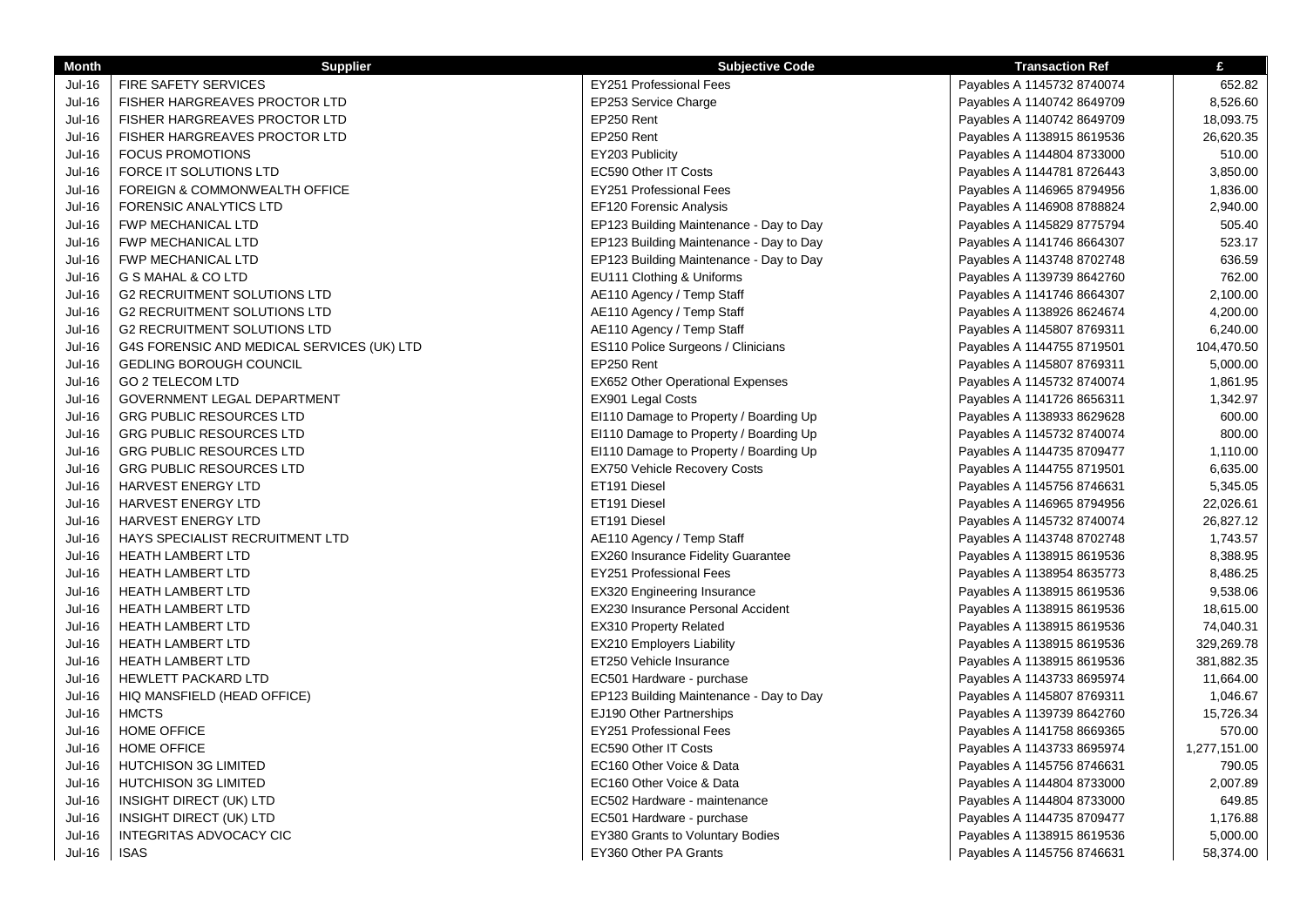| <b>Month</b>  | <b>Supplier</b>                       | <b>Subjective Code</b>                  | <b>Transaction Ref</b>     | £          |
|---------------|---------------------------------------|-----------------------------------------|----------------------------|------------|
| Jul-16        | <b>IT4AUTOMATION LTD</b>              | <b>EY251 Professional Fees</b>          | Payables A 1139739 8642760 | 600.00     |
| <b>Jul-16</b> | <b>JANE BALL</b>                      | <b>AE320 External Training Courses</b>  | Payables A 1143733 8695974 | 500.00     |
| <b>Jul-16</b> | <b>JOSEPH MERRIT GROUP PLC</b>        | EP501 Fixtures & Fittings               | Payables A 1142727 8688763 | 995.00     |
| $Jul-16$      | <b>KEY FORENSIC SERVICES LTD</b>      | EF120 Forensic Analysis                 | Payables A 1138915 8619536 | 534.98     |
| <b>Jul-16</b> | <b>KEY FORENSIC SERVICES LTD</b>      | EF150 DNA Sampling                      | Payables A 1143748 8702748 | 7,080.37   |
| $Jul-16$      | KEY FORENSIC SERVICES LTD             | EF120 Forensic Analysis                 | Payables A 1140742 8649709 | 15,171.09  |
| <b>Jul-16</b> | <b>KEY FORENSIC SERVICES LTD</b>      | EF120 Forensic Analysis                 | Payables A 1143733 8695974 | 20,289.02  |
| <b>Jul-16</b> | KUSTOM GARAGE EQUIPMENT LTD           | AE110 Agency / Temp Staff               | Payables A 1145732 8740074 | 3,340.14   |
| <b>Jul-16</b> | LANGLEY MILL CONTRACT FLOORING LTD    | EP123 Building Maintenance - Day to Day | Payables A 1144747 8714435 | 556.00     |
| <b>Jul-16</b> | LANGUAGE LINE SOLUTIONS               | EL110 Interpreters Fees                 | Payables A 1144755 8719501 | 3,912.04   |
| $Jul-16$      | LANGUAGE LINE SOLUTIONS               | EL110 Interpreters Fees                 | Payables A 1145807 8769311 | 4,336.36   |
| $Jul-16$      | LEADERS UNLOCKED LTD                  | EY390 Specific Grants awarded           | Payables A 1144804 8733000 | 15,000.00  |
| <b>Jul-16</b> | LGC LTD                               | EF120 Forensic Analysis                 | Payables A 1141746 8664307 | 1,613.17   |
| $Jul-16$      | <b>LGC LTD</b>                        | EF120 Forensic Analysis                 | Payables A 1145732 8740074 | 2,549.11   |
| <b>Jul-16</b> | <b>LGC LTD</b>                        | EF150 DNA Sampling                      | Payables A 1143748 8702748 | 7,391.40   |
| <b>Jul-16</b> | <b>LGC LTD</b>                        | EF120 Forensic Analysis                 | Payables A 1143733 8695974 | 8,489.13   |
| <b>Jul-16</b> | LYRECO OFFICE PRODUCTS                | ER101 Stationery & Office Consumables   | Payables A 1145732 8740074 | 580.40     |
| $Jul-16$      | LYRECO OFFICE PRODUCTS                | ER104 Paper (Photocopiers & Printers)   | Payables A 1140742 8649709 | 606.06     |
| <b>Jul-16</b> | LYRECO OFFICE PRODUCTS                | ER101 Stationery & Office Consumables   | Payables A 1140742 8649709 | 928.73     |
| Jul-16        | LYRECO OFFICE PRODUCTS                | ER101 Stationery & Office Consumables   | Payables A 1142727 8688763 | 3,408.91   |
| Jul-16        | MACILDOWIE ASSOCIATES LTD             | <b>EY251 Professional Fees</b>          | Payables A 1143733 8695974 | 4,524.24   |
| <b>Jul-16</b> | <b>MACOI LTD</b>                      | EP501 Fixtures & Fittings               | Payables A 1145788 8757576 | 3,392.00   |
| <b>Jul-16</b> | <b>MAZARS LLP</b>                     | <b>EA111 Internal Audit Fee</b>         | Payables A 1146977 8800061 | 4,800.00   |
| <b>Jul-16</b> | <b>MAZARS LLP</b>                     | <b>EY251 Professional Fees</b>          | Payables A 1143733 8695974 | 8,040.00   |
| <b>Jul-16</b> | <b>MAZARS LLP</b>                     | <b>EA111 Internal Audit Fee</b>         | Payables A 1144781 8726443 | 8,040.00   |
| <b>Jul-16</b> | MEDIGOLD HEALTH CONSULTANCY LTD       | <b>EY250 Consultants Fees</b>           | Payables A 1145732 8740074 | 710.00     |
| <b>Jul-16</b> | MEMEX TECHNOLOGY LTD                  | EC502 Hardware - maintenance            | Payables A 1144804 8733000 | 141,300.00 |
| <b>Jul-16</b> | MICHAEL PAGE RECRUITMENT LTD          | AE110 Agency / Temp Staff               | Payables A 1146908 8788824 | 1,384.72   |
| <b>Jul-16</b> | MICHAEL PAGE RECRUITMENT LTD          | AE110 Agency / Temp Staff               | Payables A 1143748 8702748 | 1,412.05   |
| Jul-16        | MICHAEL PAGE RECRUITMENT LTD          | AE110 Agency / Temp Staff               | Payables A 1145732 8740074 | 1,430.27   |
| <b>Jul-16</b> | MICHAEL PAGE RECRUITMENT LTD          | AE110 Agency / Temp Staff               | Payables A 1140742 8649709 | 2,365.52   |
| <b>Jul-16</b> | MICHAEL PAGE RECRUITMENT LTD          | <b>EY250 Consultants Fees</b>           | Payables A 1140742 8649709 | 21,120.21  |
| Jul-16        | <b>MICRO SYSTEMATION LTD</b>          | <b>EC512 Software Licences</b>          | Payables A 1140742 8649709 | 25,849.34  |
| $Jul-16$      | MITIE CLEANING & SUPPORT SERVICES LTD | EY251 Professional Fees                 | Payables A 1141746 8664307 | 2,449.50   |
| <b>Jul-16</b> | MITIE CLEANING & SUPPORT SERVICES LTD | EP401 Contract Cleaning                 | Payables A 1141746 8664307 | 93,950.27  |
| <b>Jul-16</b> | <b>MIVEN LTD</b>                      | EP250 Rent                              | Payables A 1146908 8788824 | 3,375.00   |
| Jul-16        | <b>MIVEN LTD</b>                      | EP253 Service Charge                    | Payables A 1146908 8788824 | 86,810.29  |
| Jul-16        | <b>MIVEN LTD</b>                      | EP253 Service Charge                    | Payables A 1144735 8709477 | 87,275.74  |
| Jul-16        | <b>MLL TELECOM</b>                    | EC420 Network Management                | Payables A 1145732 8740074 | 4,682.84   |
| Jul-16        | <b>MLL TELECOM</b>                    | EC420 Network Management                | Payables A 1146854 8782375 | 28,614.00  |
| Jul-16        | <b>MOTODIRECT LTD</b>                 | ET101 Vehicle Repairs                   | Payables A 1139739 8642760 | 965.38     |
| Jul-16        | MSM ENVIRONMENTAL SERVICES LTD        | EP205 Water Services / Rates            | Payables A 1141726 8656311 | 1,536.67   |
| <b>Jul-16</b> | MUKHTAR HUSSAIN QC                    | EX935 Disciplinary Procedure            | Payables A 1144804 8733000 | 2,004.95   |
| Jul-16        | NATIONAL POLICE CHIEFS COUNCIL        | <b>EY251 Professional Fees</b>          | Payables A 1139739 8642760 | 769.50     |
| Jul-16        | <b>NCC PENSION FUND</b>               | AE830 Pension Strain                    | Payables A 1144781 8726443 | 271,863.84 |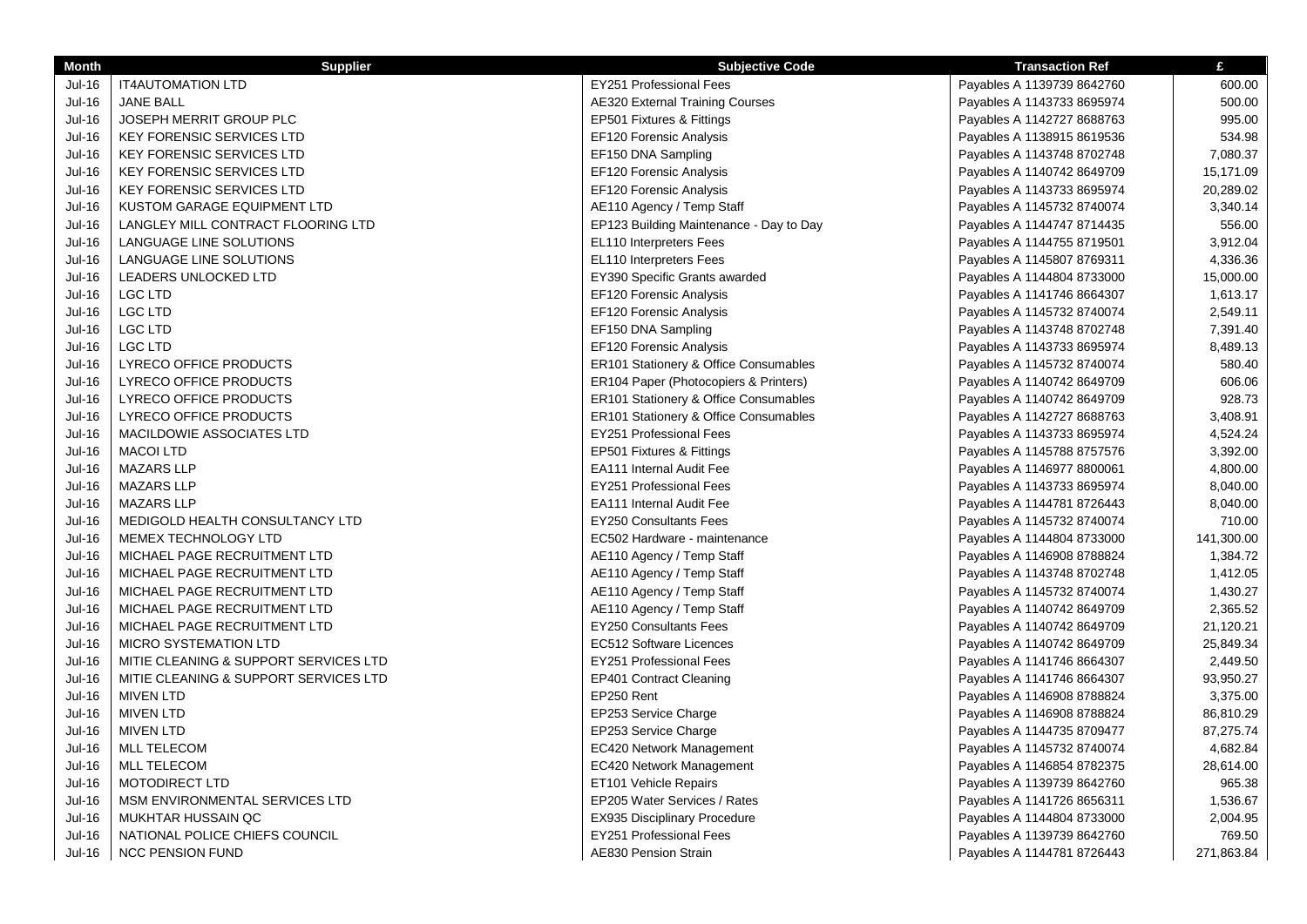| <b>Month</b>  | <b>Supplier</b>                                    | <b>Subjective Code</b>                 | <b>Transaction Ref</b>     | £          |
|---------------|----------------------------------------------------|----------------------------------------|----------------------------|------------|
| <b>Jul-16</b> | NEOPOST LTD                                        | EC310 Postage Costs                    | Payables A 1144735 8709477 | 682.48     |
| $Jul-16$      | <b>NEOPOST LTD</b>                                 | ER101 Stationery & Office Consumables  | Payables A 1145756 8746631 | 3,000.00   |
| Jul-16        | NEWTON NOTTINGHAM LLP                              | EP250 Rent                             | Payables A 1138926 8624674 | 8,550.00   |
| <b>Jul-16</b> | NICE SYSTEMS UK LTD                                | <b>EC410 Network Services</b>          | Payables A 1140742 8649709 | 21,512.00  |
| <b>Jul-16</b> | NMK BUSINESS SOLUTIONS LTD                         | EY251 Professional Fees                | Payables A 1145777 8752706 | 1,651.26   |
| <b>Jul-16</b> | NORTHGATE PUBLIC SERVICES (UK) LTD                 | EY251 Professional Fees                | Payables A 1142727 8688763 | 965.00     |
| <b>Jul-16</b> | NORTHGATE VEHICLE HIRE LTD                         | ET211 Hire of Transport - Operational  | Payables A 1138933 8629628 | 505.00     |
| <b>Jul-16</b> | NOTTINGHAM PARK ESTATE                             | EP250 Rent                             | Payables A 1140742 8649709 | 730.40     |
| <b>Jul-16</b> | NOTTINGHAM PARK ESTATE                             | EP250 Rent                             | Payables A 1146854 8782375 | 1,750.00   |
| Jul-16        | NOTTINGHAM RAPE CRISIS CENTRE                      | EY360 Other PA Grants                  | Payables A 1141746 8664307 | 22,464.00  |
| <b>Jul-16</b> | NOTTINGHAM RAPE CRISIS CENTRE                      | EJ190 Other Partnerships               | Payables A 1138915 8619536 | 74,000.00  |
| <b>Jul-16</b> | NOTTINGHAMSHIRE COUNTY COUNCIL                     | EY390 Specific Grants awarded          | Payables A 1145829 8775794 | 3,500.00   |
| <b>Jul-16</b> | NOTTINGHAMSHIRE COUNTY COUNCIL                     | EJ130 Young Offenders Teams            | Payables A 1141746 8664307 | 84,304.00  |
| <b>Jul-16</b> | NOTTINGHAMSHIRE HEALTHCARE NHS TRUST               | EJ190 Other Partnerships               | Payables A 1139739 8642760 | 4,040.05   |
| <b>Jul-16</b> | OPTIMISING COACHING LTD                            | <b>EY251 Professional Fees</b>         | Payables A 1144735 8709477 | 3,800.00   |
| Jul-16        | ORBIS PROTECT LTD                                  | <b>EP401 Contract Cleaning</b>         | Payables A 1142727 8688763 | 850.00     |
| <b>Jul-16</b> | ORBIS PROTECT LTD                                  | EP401 Contract Cleaning                | Payables A 1144781 8726443 | 1,385.00   |
| Jul-16        | ORCHID CELLMARK LTD                                | EF150 DNA Sampling                     | Payables A 1138954 8635773 | 7,017.00   |
| Jul-16        | ORCHID CELLMARK LTD                                | EF150 DNA Sampling                     | Payables A 1143748 8702748 | 7,765.50   |
| $Jul-16$      | ORCHID CELLMARK LTD                                | EF150 DNA Sampling                     | Payables A 1146908 8788824 | 10,615.00  |
| Jul-16        | ORCHID CELLMARK LTD                                | EF120 Forensic Analysis                | Payables A 1143748 8702748 | 11,438.50  |
| <b>Jul-16</b> | ORCHID CELLMARK LTD                                | EP150 Fire Equipment & Maintenance     | Payables A 1143733 8695974 | 12,622.00  |
| Jul-16        | ORCHID CELLMARK LTD                                | EF150 DNA Sampling                     | Payables A 1138915 8619536 | 13,247.00  |
| Jul-16        | ORCHID CELLMARK LTD                                | EF150 DNA Sampling                     | Payables A 1143733 8695974 | 15,656.00  |
| Jul-16        | PAYPOINT PLC                                       | <b>EY251 Professional Fees</b>         | Payables A 1139739 8642760 | 625.00     |
| <b>Jul-16</b> | PERSONNEL HYGIENE SERVICES LTD                     | EP355 Hazardous Waste                  | Payables A 1144781 8726443 | 526.25     |
| <b>Jul-16</b> | PITNEY BOWES LTD                                   | EC310 Postage Costs                    | Payables A 1139739 8642760 | 1,984.09   |
| <b>Jul-16</b> | POLICE AND CRIME COMMISSIONER FOR CHESHIRE         | EJ601 Collaboration service            | Payables A 1146908 8788824 | 431,274.45 |
| Jul-16        | POLICE AND CRIME COMMISSIONER FOR DERBYSHIRE       | <b>AE320 External Training Courses</b> | Payables A 1144781 8726443 | 506.00     |
| Jul-16        | POLICE AND CRIME COMMISSIONER FOR DERBYSHIRE       | EX935 Disciplinary Procedure           | Payables A 1146908 8788824 | 506.00     |
| <b>Jul-16</b> | POLICE AND CRIME COMMISSIONER FOR HAMPSHIRE        | EJ190 Other Partnerships               | Payables A 1140742 8649709 | 1,304.98   |
| $Jul-16$      | POLICE AND CRIME COMMISSIONER FOR LEICESTERSHIRE   | EJ601 Collaboration service            | Payables A 1145777 8752706 | 510.08     |
| <b>Jul-16</b> | POLICE AND CRIME COMMISSIONER FOR LEICESTERSHIRE   | EJ190 Other Partnerships               | Payables A 1145756 8746631 | 1,160.99   |
| Jul-16        | POLICE AND CRIME COMMISSIONER FOR LEICESTERSHIRE   | EJ190 Other Partnerships               | Payables A 1138933 8629628 | 19,578.81  |
| Jul-16        | POLICE AND CRIME COMMISSIONER FOR LEICESTERSHIRE   | EJ190 Other Partnerships               | Payables A 1145777 8752706 | 25,402.28  |
| Jul-16        | POLICE AND CRIME COMMISSIONER FOR NORTHAMPTONSHIRE | <b>AE320 External Training Courses</b> | Payables A 1145788 8757576 | 1,166.76   |
| $Jul-16$      | POLICE CRIME PREVENTION INITIATIVES LTD            | EY251 Professional Fees                | Payables A 1142727 8688763 | 769.50     |
| $Jul-16$      | PORTABLE BUILDING SALES LTD                        | EP501 Fixtures & Fittings              | Payables A 1141726 8656311 | 4,105.00   |
| <b>Jul-16</b> | PROF S AL-SARRAJ                                   | EF110 Pathologists Fees                | Payables A 1144755 8719501 | 2,000.00   |
| Jul-16        | RECOVERY MANAGEMENT SERVICES LTD                   | EX750 Vehicle Recovery Costs           | Payables A 1145732 8740074 | 5,055.00   |
| Jul-16        | REDSPEED INTERNATIONAL LTD                         | EC501 Hardware - purchase              | Payables A 1144781 8726443 | 19,451.25  |
| Jul-16        | REED SPECIALIST RECRUITMENT LTD                    | AE110 Agency / Temp Staff              | Payables A 1138954 8635773 | 893.60     |
| Jul-16        | REED SPECIALIST RECRUITMENT LTD                    | AE110 Agency / Temp Staff              | Payables A 1144781 8726443 | 8,498.97   |
| <b>Jul-16</b> | REED SPECIALIST RECRUITMENT LTD                    | AE110 Agency / Temp Staff              | Payables A 1141758 8669365 | 13,221.20  |
| Jul-16        | REED SPECIALIST RECRUITMENT LTD                    | AE110 Agency / Temp Staff              | Payables A 1140742 8649709 | 16,806.17  |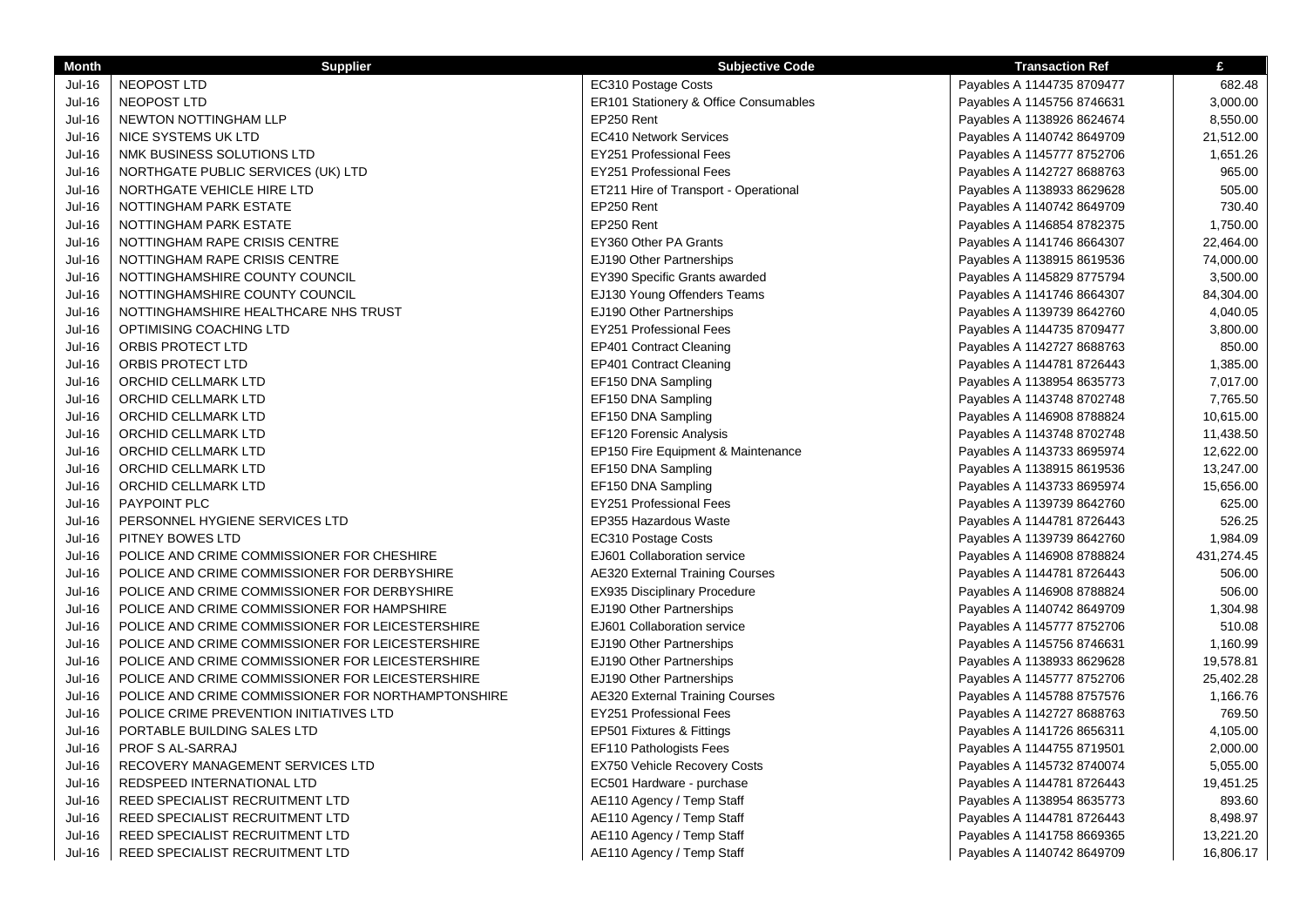| <b>Month</b>                                                                                                                                                                                                 | <b>Supplier</b>                                                                                                                                                                                                                                                                                                                                                                                                                                                                                          | <b>Subjective Code</b>                                                                                                                                                                                                                                                                                                                                                                                                                                                                                                                                                                | <b>Transaction Ref</b>                                                                                                                                                                                                                                                                                                                                                                                                                                                                       | £                                                                                                                                                                                 |
|--------------------------------------------------------------------------------------------------------------------------------------------------------------------------------------------------------------|----------------------------------------------------------------------------------------------------------------------------------------------------------------------------------------------------------------------------------------------------------------------------------------------------------------------------------------------------------------------------------------------------------------------------------------------------------------------------------------------------------|---------------------------------------------------------------------------------------------------------------------------------------------------------------------------------------------------------------------------------------------------------------------------------------------------------------------------------------------------------------------------------------------------------------------------------------------------------------------------------------------------------------------------------------------------------------------------------------|----------------------------------------------------------------------------------------------------------------------------------------------------------------------------------------------------------------------------------------------------------------------------------------------------------------------------------------------------------------------------------------------------------------------------------------------------------------------------------------------|-----------------------------------------------------------------------------------------------------------------------------------------------------------------------------------|
| <b>Jul-16</b>                                                                                                                                                                                                | REED SPECIALIST RECRUITMENT LTD                                                                                                                                                                                                                                                                                                                                                                                                                                                                          | AE110 Agency / Temp Staff                                                                                                                                                                                                                                                                                                                                                                                                                                                                                                                                                             | Payables A 1144804 8733000                                                                                                                                                                                                                                                                                                                                                                                                                                                                   | 25,045.04                                                                                                                                                                         |
| <b>Jul-16</b>                                                                                                                                                                                                | RELIANCE HIGH TECH LTD                                                                                                                                                                                                                                                                                                                                                                                                                                                                                   | EP123 Building Maintenance - Day to Day                                                                                                                                                                                                                                                                                                                                                                                                                                                                                                                                               | Payables A 1146965 8794956                                                                                                                                                                                                                                                                                                                                                                                                                                                                   | 1,087.50                                                                                                                                                                          |
| Jul-16                                                                                                                                                                                                       | RELIANCE HIGH TECH LTD                                                                                                                                                                                                                                                                                                                                                                                                                                                                                   | EP123 Building Maintenance - Day to Day                                                                                                                                                                                                                                                                                                                                                                                                                                                                                                                                               | Payables A 1145777 8752706                                                                                                                                                                                                                                                                                                                                                                                                                                                                   | 1,265.00                                                                                                                                                                          |
| Jul-16                                                                                                                                                                                                       | RELIANCE HIGH TECH LTD                                                                                                                                                                                                                                                                                                                                                                                                                                                                                   | EP123 Building Maintenance - Day to Day                                                                                                                                                                                                                                                                                                                                                                                                                                                                                                                                               | Payables A 1145807 8769311                                                                                                                                                                                                                                                                                                                                                                                                                                                                   | 1,317.85                                                                                                                                                                          |
| $Jul-16$                                                                                                                                                                                                     | RELIANCE HIGH TECH LTD                                                                                                                                                                                                                                                                                                                                                                                                                                                                                   | EP123 Building Maintenance - Day to Day                                                                                                                                                                                                                                                                                                                                                                                                                                                                                                                                               | Payables A 1141746 8664307                                                                                                                                                                                                                                                                                                                                                                                                                                                                   | 1,744.50                                                                                                                                                                          |
| $Jul-16$                                                                                                                                                                                                     | RELIANCE HIGH TECH LTD                                                                                                                                                                                                                                                                                                                                                                                                                                                                                   | EP123 Building Maintenance - Day to Day                                                                                                                                                                                                                                                                                                                                                                                                                                                                                                                                               | Payables A 1145829 8775794                                                                                                                                                                                                                                                                                                                                                                                                                                                                   | 2,191.25                                                                                                                                                                          |
| <b>Jul-16</b>                                                                                                                                                                                                | RELIANCE HIGH TECH LTD                                                                                                                                                                                                                                                                                                                                                                                                                                                                                   | EP501 Fixtures & Fittings                                                                                                                                                                                                                                                                                                                                                                                                                                                                                                                                                             | Payables A 1144804 8733000                                                                                                                                                                                                                                                                                                                                                                                                                                                                   | 16,170.24                                                                                                                                                                         |
| <b>Jul-16</b>                                                                                                                                                                                                | <b>REMEDI</b>                                                                                                                                                                                                                                                                                                                                                                                                                                                                                            | <b>EY251 Professional Fees</b>                                                                                                                                                                                                                                                                                                                                                                                                                                                                                                                                                        | Payables A 1146908 8788824                                                                                                                                                                                                                                                                                                                                                                                                                                                                   | 25,749.71                                                                                                                                                                         |
| <b>Jul-16</b>                                                                                                                                                                                                | ROYAL MAIL GROUP PLC                                                                                                                                                                                                                                                                                                                                                                                                                                                                                     | EC310 Postage Costs                                                                                                                                                                                                                                                                                                                                                                                                                                                                                                                                                                   | Payables A 1138926 8624674                                                                                                                                                                                                                                                                                                                                                                                                                                                                   | 2,688.26                                                                                                                                                                          |
| Jul-16                                                                                                                                                                                                       | ROYAL MAIL GROUP PLC                                                                                                                                                                                                                                                                                                                                                                                                                                                                                     | EC310 Postage Costs                                                                                                                                                                                                                                                                                                                                                                                                                                                                                                                                                                   | Payables A 1144747 8714435                                                                                                                                                                                                                                                                                                                                                                                                                                                                   | 14,148.29                                                                                                                                                                         |
| $Jul-16$                                                                                                                                                                                                     | RUSSELL RICHARDSON & SONS LTD                                                                                                                                                                                                                                                                                                                                                                                                                                                                            | EP350 Waste Disposal                                                                                                                                                                                                                                                                                                                                                                                                                                                                                                                                                                  | Payables A 1142727 8688763                                                                                                                                                                                                                                                                                                                                                                                                                                                                   | 837.00                                                                                                                                                                            |
| $Jul-16$                                                                                                                                                                                                     | SANCUS SOLUTIONS LTD                                                                                                                                                                                                                                                                                                                                                                                                                                                                                     | <b>AE320 External Training Courses</b>                                                                                                                                                                                                                                                                                                                                                                                                                                                                                                                                                | Payables A 1144747 8714435                                                                                                                                                                                                                                                                                                                                                                                                                                                                   | 1,200.00                                                                                                                                                                          |
| Jul-16                                                                                                                                                                                                       | <b>SEPURA LTD</b>                                                                                                                                                                                                                                                                                                                                                                                                                                                                                        | EC210 Radio / Airwave - Equipment                                                                                                                                                                                                                                                                                                                                                                                                                                                                                                                                                     | Payables A 1145807 8769311                                                                                                                                                                                                                                                                                                                                                                                                                                                                   | 1,440.00                                                                                                                                                                          |
| Jul-16                                                                                                                                                                                                       | SLATER ELECTRICAL SERVICES LTD                                                                                                                                                                                                                                                                                                                                                                                                                                                                           | <b>EX652 Other Operational Expenses</b>                                                                                                                                                                                                                                                                                                                                                                                                                                                                                                                                               | Payables A 1146908 8788824                                                                                                                                                                                                                                                                                                                                                                                                                                                                   | 2,115.13                                                                                                                                                                          |
| <b>Jul-16</b>                                                                                                                                                                                                | SLATER ELECTRICAL SERVICES LTD                                                                                                                                                                                                                                                                                                                                                                                                                                                                           | <b>EX652 Other Operational Expenses</b>                                                                                                                                                                                                                                                                                                                                                                                                                                                                                                                                               | Payables A 1141746 8664307                                                                                                                                                                                                                                                                                                                                                                                                                                                                   | 2,263.35                                                                                                                                                                          |
| <b>Jul-16</b>                                                                                                                                                                                                | SOFTWARE BOX LTD                                                                                                                                                                                                                                                                                                                                                                                                                                                                                         | EC512 Software Licences                                                                                                                                                                                                                                                                                                                                                                                                                                                                                                                                                               | Payables A 1145788 8757576                                                                                                                                                                                                                                                                                                                                                                                                                                                                   | 22,053.66                                                                                                                                                                         |
| $Jul-16$                                                                                                                                                                                                     | SOLOS CONSULTANTS LTD                                                                                                                                                                                                                                                                                                                                                                                                                                                                                    | <b>EY250 Consultants Fees</b>                                                                                                                                                                                                                                                                                                                                                                                                                                                                                                                                                         | Payables A 1145732 8740074                                                                                                                                                                                                                                                                                                                                                                                                                                                                   | 621.93                                                                                                                                                                            |
| Jul-16                                                                                                                                                                                                       | SOLOS CONSULTANTS LTD                                                                                                                                                                                                                                                                                                                                                                                                                                                                                    | <b>EY250 Consultants Fees</b>                                                                                                                                                                                                                                                                                                                                                                                                                                                                                                                                                         | Payables A 1145777 8752706                                                                                                                                                                                                                                                                                                                                                                                                                                                                   | 774.04                                                                                                                                                                            |
| Jul-16                                                                                                                                                                                                       | SOLOS CONSULTANTS LTD                                                                                                                                                                                                                                                                                                                                                                                                                                                                                    | <b>EY250 Consultants Fees</b>                                                                                                                                                                                                                                                                                                                                                                                                                                                                                                                                                         | Payables A 1144735 8709477                                                                                                                                                                                                                                                                                                                                                                                                                                                                   | 774.04                                                                                                                                                                            |
| Jul-16                                                                                                                                                                                                       | SOLOS CONSULTANTS LTD                                                                                                                                                                                                                                                                                                                                                                                                                                                                                    | <b>EY250 Consultants Fees</b>                                                                                                                                                                                                                                                                                                                                                                                                                                                                                                                                                         | Payables A 1141758 8669365                                                                                                                                                                                                                                                                                                                                                                                                                                                                   | 786.24                                                                                                                                                                            |
| Jul-16                                                                                                                                                                                                       | SOLOS CONSULTANTS LTD                                                                                                                                                                                                                                                                                                                                                                                                                                                                                    | <b>EY251 Professional Fees</b>                                                                                                                                                                                                                                                                                                                                                                                                                                                                                                                                                        | Payables A 1140742 8649709                                                                                                                                                                                                                                                                                                                                                                                                                                                                   | 1,256.60                                                                                                                                                                          |
| <b>Jul-16</b>                                                                                                                                                                                                | SOLOS CONSULTANTS LTD                                                                                                                                                                                                                                                                                                                                                                                                                                                                                    | <b>EY251 Professional Fees</b>                                                                                                                                                                                                                                                                                                                                                                                                                                                                                                                                                        | Payables A 1144735 8709477                                                                                                                                                                                                                                                                                                                                                                                                                                                                   | 1,256.60                                                                                                                                                                          |
| <b>Jul-16</b>                                                                                                                                                                                                | SOLOS CONSULTANTS LTD                                                                                                                                                                                                                                                                                                                                                                                                                                                                                    | AE110 Agency / Temp Staff                                                                                                                                                                                                                                                                                                                                                                                                                                                                                                                                                             | Payables A 1140742 8649709                                                                                                                                                                                                                                                                                                                                                                                                                                                                   | 1,600.99                                                                                                                                                                          |
| Jul-16                                                                                                                                                                                                       | SOLOS CONSULTANTS LTD                                                                                                                                                                                                                                                                                                                                                                                                                                                                                    | EY251 Professional Fees                                                                                                                                                                                                                                                                                                                                                                                                                                                                                                                                                               | Payables A 1145777 8752706                                                                                                                                                                                                                                                                                                                                                                                                                                                                   | 2,042.85                                                                                                                                                                          |
| $Jul-16$                                                                                                                                                                                                     | SOLOS CONSULTANTS LTD                                                                                                                                                                                                                                                                                                                                                                                                                                                                                    | <b>EY251 Professional Fees</b>                                                                                                                                                                                                                                                                                                                                                                                                                                                                                                                                                        | Payables A 1145732 8740074                                                                                                                                                                                                                                                                                                                                                                                                                                                                   | 2,645.36                                                                                                                                                                          |
| Jul-16                                                                                                                                                                                                       | SOLOS CONSULTANTS LTD                                                                                                                                                                                                                                                                                                                                                                                                                                                                                    | AE110 Agency / Temp Staff                                                                                                                                                                                                                                                                                                                                                                                                                                                                                                                                                             | Payables A 1144735 8709477                                                                                                                                                                                                                                                                                                                                                                                                                                                                   | 2,653.43                                                                                                                                                                          |
| Jul-16                                                                                                                                                                                                       | SOLOS CONSULTANTS LTD                                                                                                                                                                                                                                                                                                                                                                                                                                                                                    | AE110 Agency / Temp Staff                                                                                                                                                                                                                                                                                                                                                                                                                                                                                                                                                             | Payables A 1145777 8752706                                                                                                                                                                                                                                                                                                                                                                                                                                                                   | 3,024.54                                                                                                                                                                          |
| $Jul-16$                                                                                                                                                                                                     | SOLOS CONSULTANTS LTD                                                                                                                                                                                                                                                                                                                                                                                                                                                                                    | AE110 Agency / Temp Staff                                                                                                                                                                                                                                                                                                                                                                                                                                                                                                                                                             | Payables A 1145732 8740074                                                                                                                                                                                                                                                                                                                                                                                                                                                                   | 3,779.07                                                                                                                                                                          |
| $Jul-16$                                                                                                                                                                                                     | SP SERVICES UK LTD                                                                                                                                                                                                                                                                                                                                                                                                                                                                                       | EU111 Clothing & Uniforms                                                                                                                                                                                                                                                                                                                                                                                                                                                                                                                                                             | Payables A 1139739 8642760                                                                                                                                                                                                                                                                                                                                                                                                                                                                   | 560.32                                                                                                                                                                            |
|                                                                                                                                                                                                              |                                                                                                                                                                                                                                                                                                                                                                                                                                                                                                          |                                                                                                                                                                                                                                                                                                                                                                                                                                                                                                                                                                                       |                                                                                                                                                                                                                                                                                                                                                                                                                                                                                              |                                                                                                                                                                                   |
|                                                                                                                                                                                                              |                                                                                                                                                                                                                                                                                                                                                                                                                                                                                                          |                                                                                                                                                                                                                                                                                                                                                                                                                                                                                                                                                                                       |                                                                                                                                                                                                                                                                                                                                                                                                                                                                                              |                                                                                                                                                                                   |
|                                                                                                                                                                                                              |                                                                                                                                                                                                                                                                                                                                                                                                                                                                                                          |                                                                                                                                                                                                                                                                                                                                                                                                                                                                                                                                                                                       |                                                                                                                                                                                                                                                                                                                                                                                                                                                                                              |                                                                                                                                                                                   |
|                                                                                                                                                                                                              |                                                                                                                                                                                                                                                                                                                                                                                                                                                                                                          |                                                                                                                                                                                                                                                                                                                                                                                                                                                                                                                                                                                       |                                                                                                                                                                                                                                                                                                                                                                                                                                                                                              |                                                                                                                                                                                   |
|                                                                                                                                                                                                              |                                                                                                                                                                                                                                                                                                                                                                                                                                                                                                          |                                                                                                                                                                                                                                                                                                                                                                                                                                                                                                                                                                                       |                                                                                                                                                                                                                                                                                                                                                                                                                                                                                              |                                                                                                                                                                                   |
|                                                                                                                                                                                                              |                                                                                                                                                                                                                                                                                                                                                                                                                                                                                                          |                                                                                                                                                                                                                                                                                                                                                                                                                                                                                                                                                                                       |                                                                                                                                                                                                                                                                                                                                                                                                                                                                                              |                                                                                                                                                                                   |
|                                                                                                                                                                                                              |                                                                                                                                                                                                                                                                                                                                                                                                                                                                                                          |                                                                                                                                                                                                                                                                                                                                                                                                                                                                                                                                                                                       |                                                                                                                                                                                                                                                                                                                                                                                                                                                                                              |                                                                                                                                                                                   |
|                                                                                                                                                                                                              |                                                                                                                                                                                                                                                                                                                                                                                                                                                                                                          |                                                                                                                                                                                                                                                                                                                                                                                                                                                                                                                                                                                       |                                                                                                                                                                                                                                                                                                                                                                                                                                                                                              |                                                                                                                                                                                   |
|                                                                                                                                                                                                              |                                                                                                                                                                                                                                                                                                                                                                                                                                                                                                          |                                                                                                                                                                                                                                                                                                                                                                                                                                                                                                                                                                                       |                                                                                                                                                                                                                                                                                                                                                                                                                                                                                              |                                                                                                                                                                                   |
|                                                                                                                                                                                                              |                                                                                                                                                                                                                                                                                                                                                                                                                                                                                                          |                                                                                                                                                                                                                                                                                                                                                                                                                                                                                                                                                                                       |                                                                                                                                                                                                                                                                                                                                                                                                                                                                                              |                                                                                                                                                                                   |
|                                                                                                                                                                                                              |                                                                                                                                                                                                                                                                                                                                                                                                                                                                                                          |                                                                                                                                                                                                                                                                                                                                                                                                                                                                                                                                                                                       |                                                                                                                                                                                                                                                                                                                                                                                                                                                                                              |                                                                                                                                                                                   |
|                                                                                                                                                                                                              |                                                                                                                                                                                                                                                                                                                                                                                                                                                                                                          |                                                                                                                                                                                                                                                                                                                                                                                                                                                                                                                                                                                       |                                                                                                                                                                                                                                                                                                                                                                                                                                                                                              |                                                                                                                                                                                   |
|                                                                                                                                                                                                              |                                                                                                                                                                                                                                                                                                                                                                                                                                                                                                          |                                                                                                                                                                                                                                                                                                                                                                                                                                                                                                                                                                                       |                                                                                                                                                                                                                                                                                                                                                                                                                                                                                              |                                                                                                                                                                                   |
|                                                                                                                                                                                                              |                                                                                                                                                                                                                                                                                                                                                                                                                                                                                                          |                                                                                                                                                                                                                                                                                                                                                                                                                                                                                                                                                                                       |                                                                                                                                                                                                                                                                                                                                                                                                                                                                                              |                                                                                                                                                                                   |
|                                                                                                                                                                                                              |                                                                                                                                                                                                                                                                                                                                                                                                                                                                                                          |                                                                                                                                                                                                                                                                                                                                                                                                                                                                                                                                                                                       |                                                                                                                                                                                                                                                                                                                                                                                                                                                                                              |                                                                                                                                                                                   |
|                                                                                                                                                                                                              |                                                                                                                                                                                                                                                                                                                                                                                                                                                                                                          |                                                                                                                                                                                                                                                                                                                                                                                                                                                                                                                                                                                       |                                                                                                                                                                                                                                                                                                                                                                                                                                                                                              |                                                                                                                                                                                   |
| <b>Jul-16</b><br><b>Jul-16</b><br>Jul-16<br>Jul-16<br>Jul-16<br>Jul-16<br><b>Jul-16</b><br><b>Jul-16</b><br>$Jul-16$<br>Jul-16<br>$Jul-16$<br>Jul-16<br>$Jul-16$<br>Jul-16<br><b>Jul-16</b><br><b>Jul-16</b> | SPECIALIST COMPUTER CENTRES PLC<br>SPECIALIST COMPUTER CENTRES PLC<br>SPECIALIST COMPUTER CENTRES PLC<br>SPECIALIST COMPUTER CENTRES PLC<br>STONEWALL EQUALITY LTD<br>SUNTOP BOARDING KENNELS<br>TDH CATERING LTD<br>TELEFONICA O2 (UK) LTD<br>TELEPHONE TECHNOLOGY LTD<br>TETRA SCENE OF CRIME LTD<br>THE PERFORMING RIGHT SOCIETY LTD<br>THE POLICE ICT COMPANY<br>THRIFTY CAR & VAN RENTAL (SCOT GROUP LTD)<br><b>TIFFANY APPLEYARD</b><br><b>TIFFANY APPLEYARD</b><br>TOTAL INTEGRATED SOLUTIONS LTD | EC502 Hardware - maintenance<br>EC502 Hardware - maintenance<br>EC140 Telephony Equipment<br>EC590 Other IT Costs<br>EY251 Professional Fees<br><b>EX652 Other Operational Expenses</b><br>EO110 Contract Catering<br>EC130 Mobile Phone Call Charges & Contract Cost<br>EC130 Mobile Phone Call Charges & Contract Cost<br><b>AE514 Other Medical Costs</b><br>EY151 Licence Fees<br>EC512 Software Licences<br>ET211 Hire of Transport - Operational<br><b>AE320 External Training Courses</b><br><b>AE320 External Training Courses</b><br>EP123 Building Maintenance - Day to Day | Payables A 1141758 8669365<br>Payables A 1142727 8688763<br>Payables A 1141758 8669365<br>Payables A 1141758 8669365<br>Payables A 1143733 8695974<br>Payables A 1138933 8629628<br>Payables A 1142727 8688763<br>Payables A 1145829 8775794<br>Payables A 1141726 8656311<br>Payables A 1146965 8794956<br>Payables A 1138954 8635773<br>Payables A 1145756 8746631<br>Payables A 1145777 8752706<br>Payables A 1144804 8733000<br>Payables A 1144735 8709477<br>Payables A 1142727 8688763 | 581.80<br>581.80<br>674.61<br>790.84<br>2,500.00<br>6,570.00<br>1,100.75<br>1,567.20<br>3,193.73<br>950.75<br>5,348.42<br>13,802.96<br>1,456.00<br>750.00<br>2,400.00<br>1,900.00 |